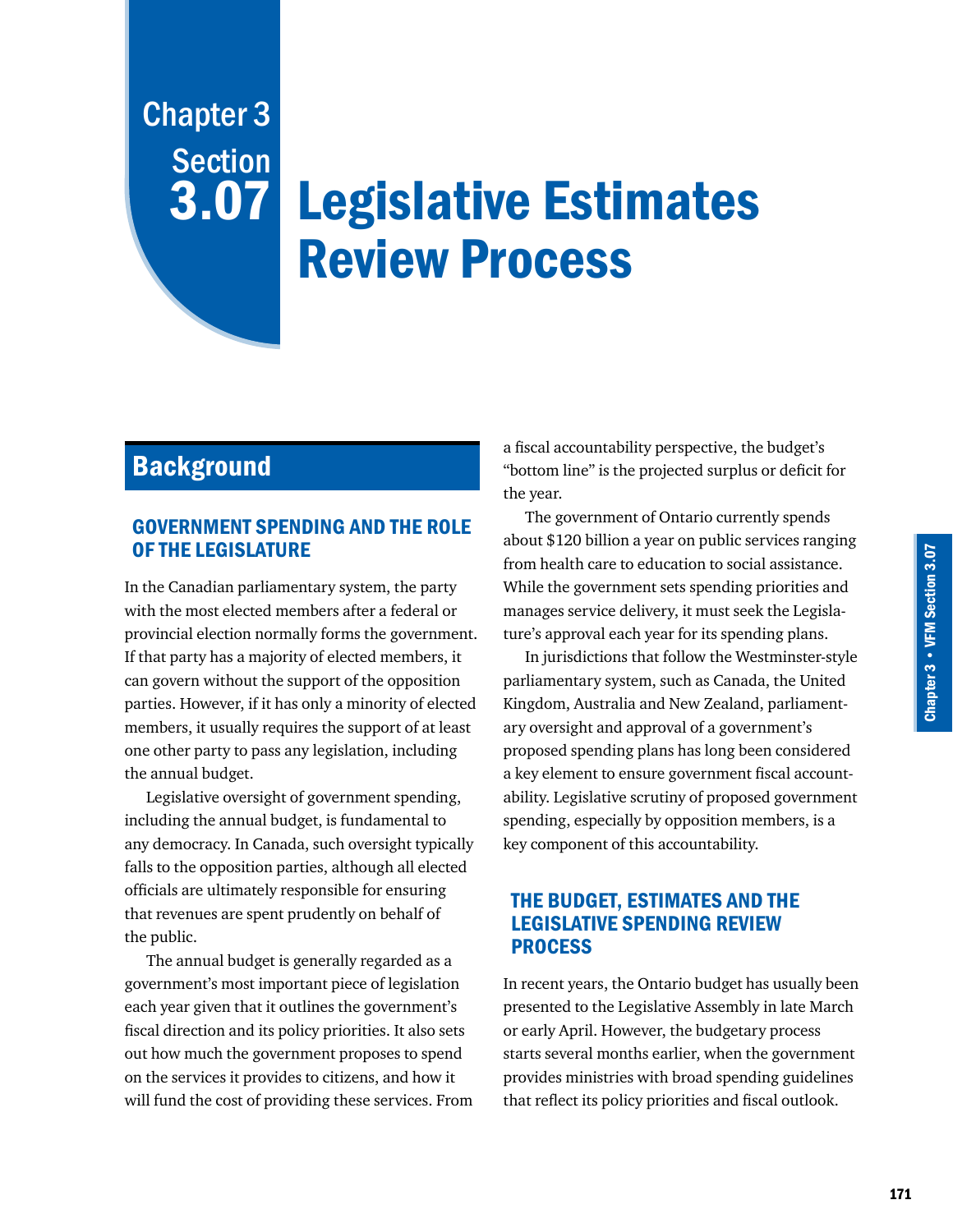The ministries then put forward their proposed spending plans for each of the public services that they manage. Ministry plans, once reviewed and approved by the Treasury Board and Management Board of Cabinet, form the basis for the budget and for expense projections of future years. The budget and accompanying fiscal plan also reflect the expected revenues available to support these proposed expenditures.

Ministry spending plans are subdivided by program area and spending activity. Each program area, such as post-secondary education or adult social services, is allocated a vote number, and each spending activity within a particular vote, such as grants to colleges and universities or adult employment-support assistance, is allocated an item number. These proposed votes and items are summarized in a document entitled Estimates, and represent the government's formal request to the Legislature for spending approval. The government must table its Estimates no later than 12 sessional days after the budget's release.

In Ontario, a separate legislative committee called the Standing Committee on Estimates (Committee) is responsible for reviewing the estimates of at least six but not more than 12 ministries or government offices each year. The Committee is currently composed of members from Ontario's three major political parties, with representation proportionate to the percentage of members each party has in the Legislature. During the review process, ministers and senior staff of those ministries selected for review appear before the Committee to explain their estimates and answer questions.

When the Committee completes its review, it reports back to the Legislature and the estimates are then deemed to have been approved by the Committee, even if the Committee did not formally endorse them. Estimates of those ministries or offices not selected for review are deemed to be automatically approved.

Members of the Provincial Parliament (MPPs) also have the opportunity to debate the tabled Estimates in the Legislature. After the Legislature approves them, through passage of the *Supply Act*, they become voted appropriations and constitute the legal spending authority for the government. The vote-and-item details provide a mechanism for legislative control of this proposed spending, as spending of the funds must be consistent with the stated purpose of each approved vote and item, and the amounts spent cannot exceed voted amounts without further legislative authority.

# PAST EXAMINATIONS OF ONTARIO'S ESTIMATES REVIEW PROCESS

In 1987, we asked a number of MPPs for their views on the estimates review process. We then reported in our *1987 Annual Report* that the MPPs generally felt that the process was "maligned and ineffective." We recommended at the time that consideration be given to creation of a dedicated committee mandated to review the annual estimates of selected ministries.

The following year, the Standing Committee on Public Accounts issued a *Special Report on the Estimates Process*, and in 1989, the Legislature established the current Standing Committee on Estimates (Committee).

After this Committee had operated for about five years, we decided in 1995 to revisit this area to determine whether there had been progress in improving the estimates review process. The consensus among the nine MPPs we interviewed three from each party—was that the process was still not very effective in ensuring that ministry spending plans were appropriately scrutinized. In our *1995 Annual Report*, we quoted a comment from one MPP as indicative of the views we heard:

> We do not serve the public very well in assessing whether the ministry is planning to spend or has spent the money wisely. This disturbs me. In theory, we are supposed to be looking after the finances of the province. However, by the end of the day we are no more enlightened.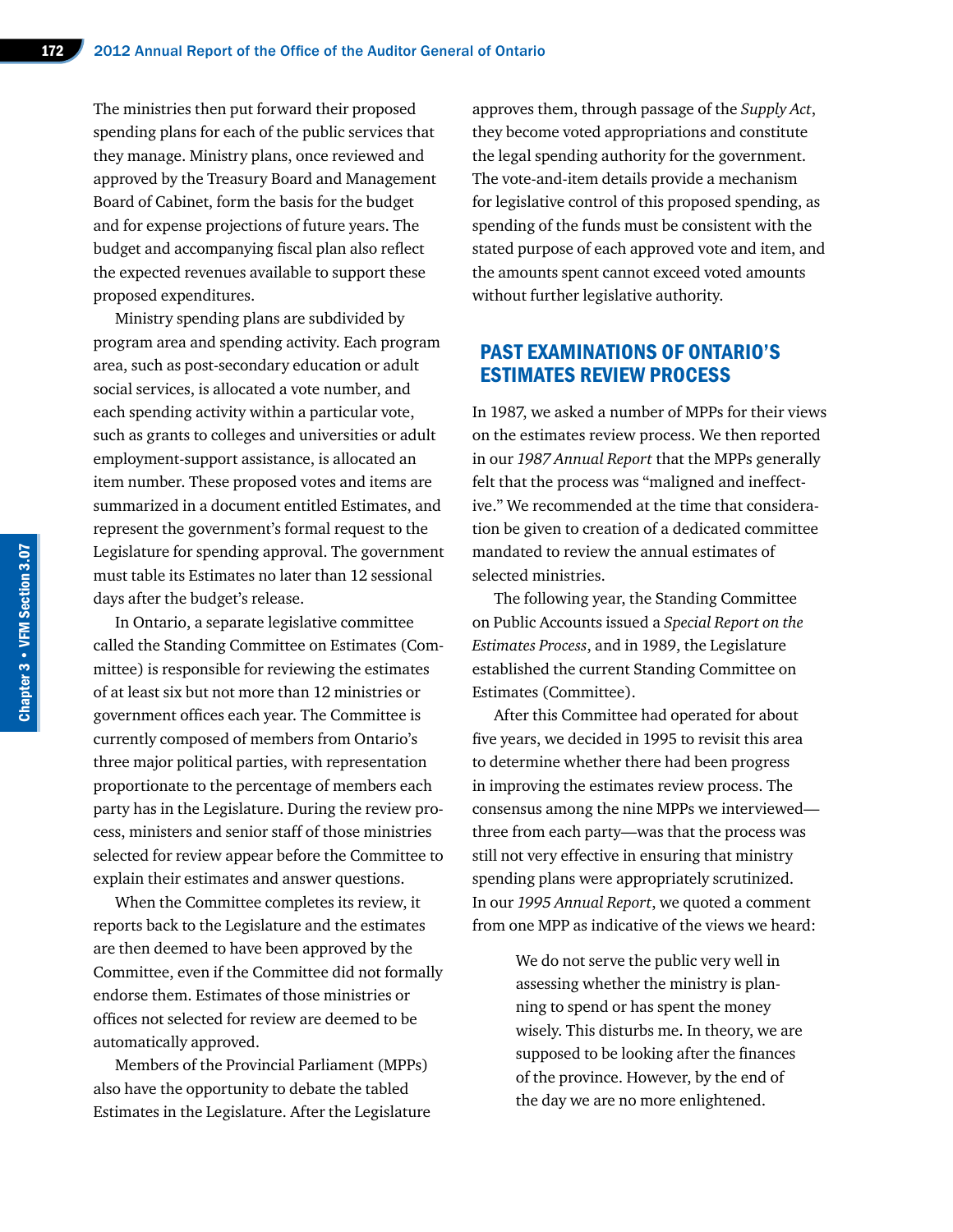# Objective and Scope of Current Review

We decided to revisit the legislative estimates review process this year because it has been more than 15 years since our last review. In addition, our research found that other Westminster-style parliaments have acknowledged, just as Ontario's has, that there have been challenges in implementing effective legislative oversight of this area, and a number have carried out changes to try to address them. It was our view that Ontario's elected members might find some of the practices in use elsewhere of interest.

Aside from our review of practices elsewhere, the main focus of our study was to obtain the views of MPPs with several years of experience on the Standing Committee on Estimates. Accordingly, we interviewed nine current members—again, three from each party—who had served or are currently serving on the Committee. We also took the opportunity to obtain the views of three retired MPPs from different parties, each of whom served a significant number of years as an elected member and whose collective experience in the Legislature totalled more than 80 years.

We understand that the Legislature's Standing Orders—which govern the workings of the House and its Committees, including the Standing Committee on Estimates—are currently under review, so the observations from our review may prove timely.

# Overall Observations

The consensus of almost all of the members we interviewed echoed the comments members made in 1995 when we last examined the estimates review process—the process is still not very effective in providing meaningful scrutiny of government spending plans. However, members also made it clear that the hearings of the Standing Committee

on Estimates are still a worthwhile exercise because they provide the only real opportunity to directly question a minister outside of question period.

We asked the members a point-blank question: Was the whole exercise little more than a "rubber stamp" with respect to overseeing proposed government expenditures? Most acknowledged that, to some extent, it probably was. We heard comments along the following lines:

> The estimates review process can be a very frustrating exercise when you sit there for up to 80 hours and not look in any detail at the expenditures reported in the Estimates. In reality, the process is a tool for political purposes—it has nothing to do with review of expenditures for reasonability.

I do not feel the Estimates Committee is meeting the objective of financial scrutiny, and it doesn't provide for a better Ontario. I give it a scale of two out of 10.

But on the other hand, members were unanimous in acknowledging the process's value as an opportunity for questioning ministers about government policy and related proposed expenditures. As several MPPs put it:

> The estimates review process is a great opportunity to get questions that are important to you answered and is a good learning opportunity.

> You learn a lot from the Estimates. Sometimes you will see that members will ask questions that the minister is not expecting, and it's good to see how they respond.

While it's not perfect, in aggregate it's a good thing.

Our research did not identify any Westminsterstyle parliaments that appeared to have devised a truly effective estimates review process, and many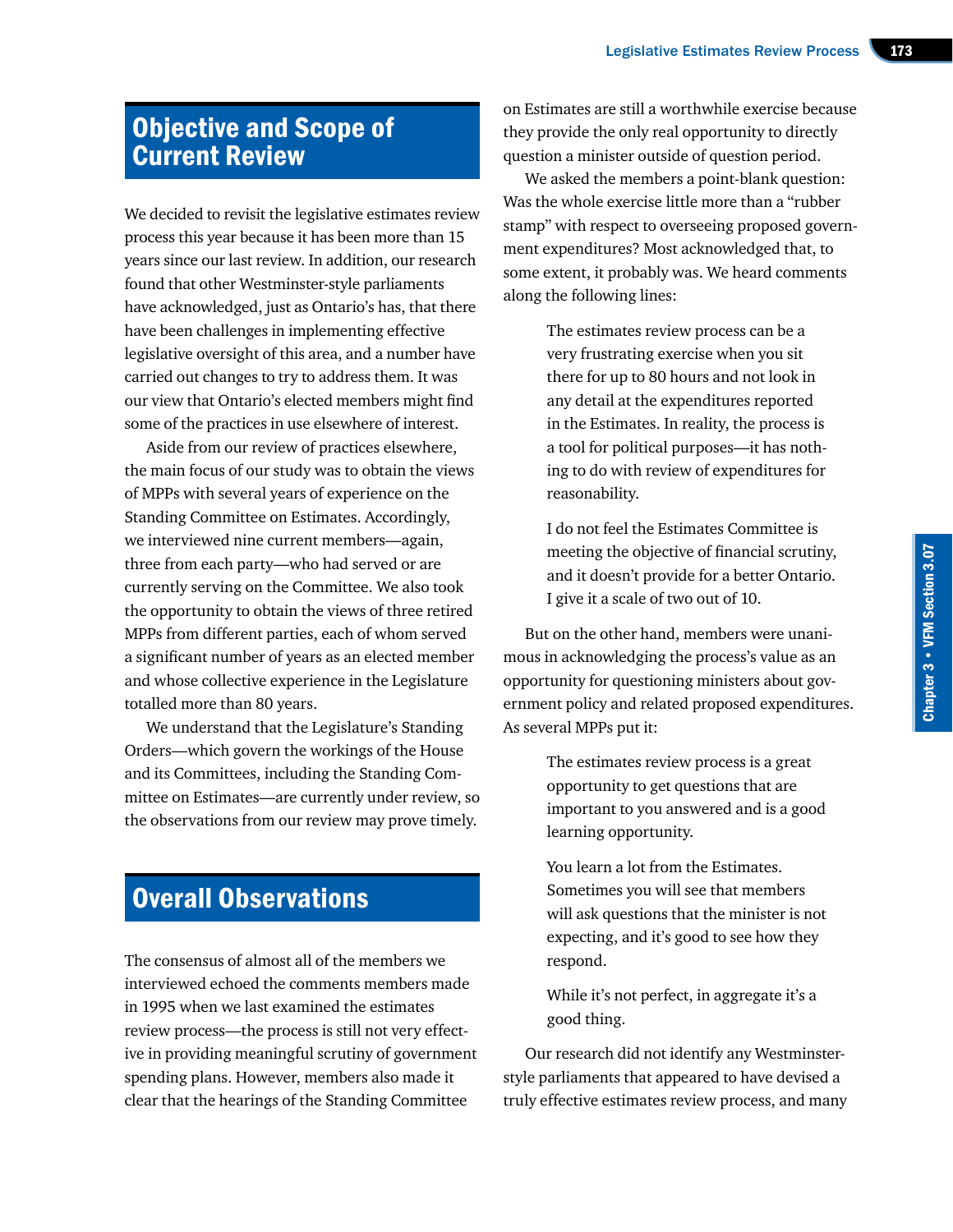are wrestling with the same concerns and issues expressed by Ontario MPPs. Indeed, the International Monetary Fund noted in a 2005 study that Westminster-style legislatures in general have very limited oversight influence, and ranked the parliaments of Canada, Australia, the United Kingdom and New Zealand as having the weakest budgetary influence of those in any western countries. The legislatures in the United States and Sweden, both non-Westminster systems, ranked the highest in budget oversight powers.

A common observation elsewhere was that since Committee members cannot realistically amend spending proposals, they see little point in giving the numbers more than a superficial look, regardless of whether they review the estimates in a separate estimates committee or in a series of policy committees. The research consensus was that elected members must first believe their scrutiny can influence government spending decisions, programs and services before the review process can fully engage them. A 2006 report prepared by the United Kingdom's Hansard Society, an independent, non-partisan educational charity that promotes effective parliamentary scrutiny, summed up the perceived effectiveness of the United Kingdom's process as follows:

> In the view of many commentators, Parliament's influence over government proposals for taxation and expenditure, and priorities within that expenditure, is virtually non-existent. The essential relationship between Parliament and government is that the latter proposes and the former simply agrees. To draw an analogy, the government decides the value of the cheque, to whom it should be paid and when, and Parliament simply signs it.

Ontario MPPs raised the following specific issues or concerns, which our research suggested were also common elsewhere:

• Elected members have numerous and competing demands on their time, especially when

the Legislature is sitting, and so would not welcome any changes requiring them to add to the already significant time they spend on estimates. However, most MPPs we spoke with said it should be possible to identify changes that would make the time they currently spend on estimates more effective. Specifically, members said:

We do not get good value for all the time spent in Estimates. Surely, there are some changes that could be made which, while not adding more committee time, would result in a better process.

Whatever you recommend, do not include anything that adds more time to the estimates review process because we just do not have the time.

• Ministry briefing materials to support the estimates review process are quite detailed but are still perceived as not providing, in an easily understandable manner, adequate information on how a program is being delivered and what results are being achieved. This makes it difficult for Committee members to evaluate service delivery relative to funds being requested. The following two comments reflect some of the feedback we heard on this issue:

> Unless someone knows the ministry in depth, you really cannot make heads or tails of the Estimates.

> Members should read the Estimates in detail, but no one really reads them. Estimates are complicated to read. It is very difficult for a nonfinancial person to read and sort through them.

• Often, a significant amount of the requested funding may have already been spent before the Estimates are reviewed. MPPs said this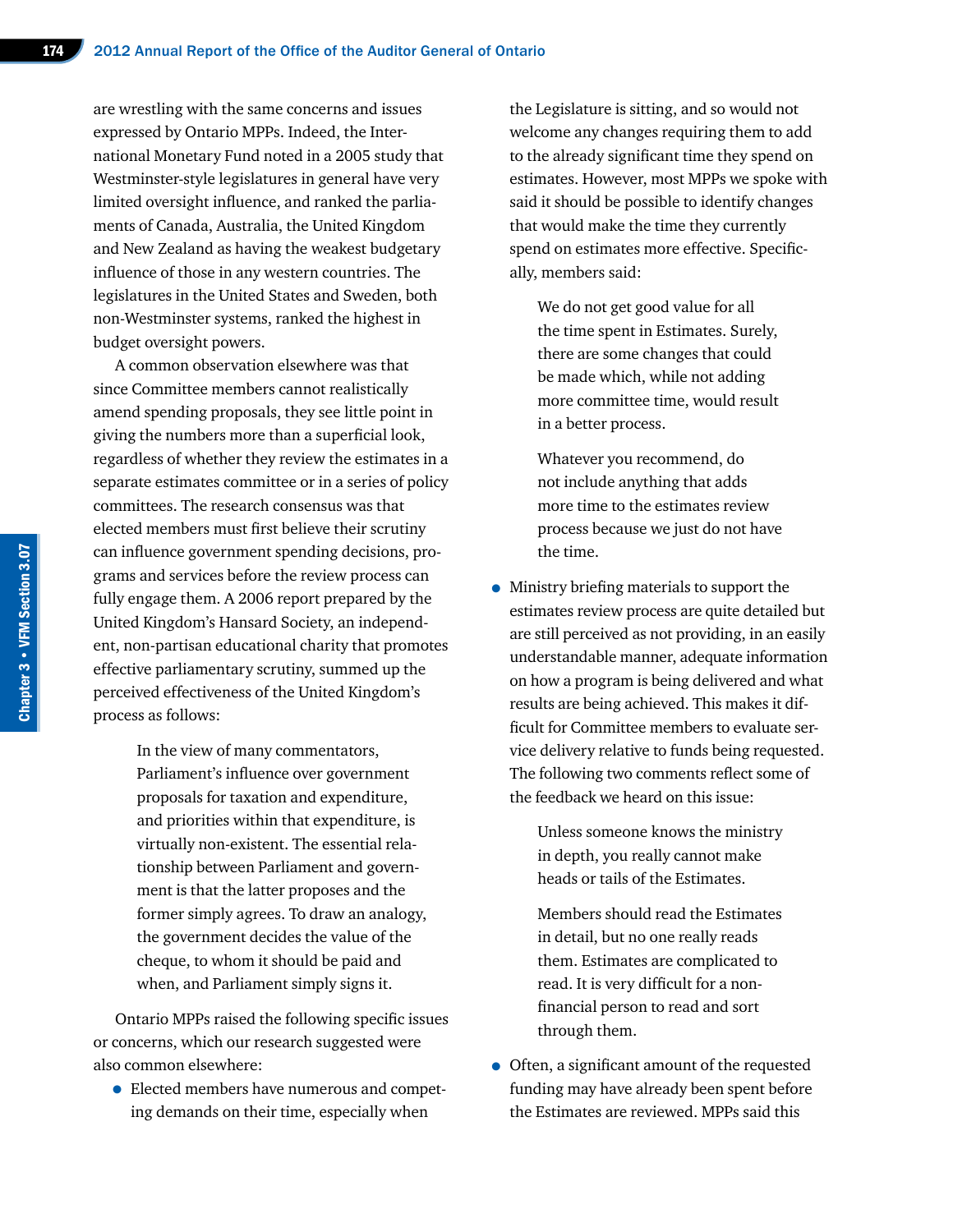raises questions about whether the purpose of the exercise is to have members scrutinize the government's proposed spending plans or, instead, to give MPPs access to ministers. Members observed that:

The chamber is here to represent the views of Ontarians. Therefore, the estimates review process is needed, but how it should work is the question. There should be some ability for the Committee to identify problems and report on recommendations, but this does not happen. So the estimates review essentially becomes what I want to use it for—taking up the concerns of my constituents. Essentially, the Estimates becomes a place to get information on those constituency issues you need to address.

The roles of the Committee should be to review, quantify and qualify government expenditures and to be in a position to make amendments to the government's spending plan, where appropriate. The Committee, along with the Legislature, should hold the government to account on the spending of tax dollars. The process should be about transparency. But in reality the process is a balance between politics and numbers. Therefore, the Committee needs an upgrade—a review of what it is doing and why it is doing it.

• In answer to our question about partisanship, the MPPs said that the estimates review process would likely be more effective if the partisanship could be dialed down. However, all MPPs recognized that this is easier said than done since legislative committees are composed of both opposition and government members. As two MPPs commented:

There are a lot of talented people, but the politics remove the ability of the Committee to undertake any meaningful scrutiny.

The adversarial dynamics in any legislative committee comprised of both opposition and government members will almost always foster an atmosphere of partisanship. As a result, government members ask questions that are intended to make the government look good, while opposition members ask questions intended to do the opposite.

In general, the three long-serving retired MPPs we spoke with echoed the sentiments of the nine current members interviewed that the legislative estimates review process was not seen as being that effective as a means of scrutinizing government spending. While they also acknowledged the benefit of having the opportunity to directly question a minister, one retired MPP made the following observation:

> I like Public Accounts because the Minister is not there. One change I would make: take the Minister out of the process, as this is the only way committee members will get legitimate and straightforward answers.

The retired MPPs, who have witnessed the evolution of the estimates review process over time and have been both committee members and ministers, felt that the process has become less effective as the size of government has grown. They also noted that any reform had to go beyond administrative changes. Specifically, the government needed to be more open in responding to questions, and committee members needed to focus both on financial scrutiny of the Estimates as well as on policy-related issues. One of the retired MPPs expressed the following opinion: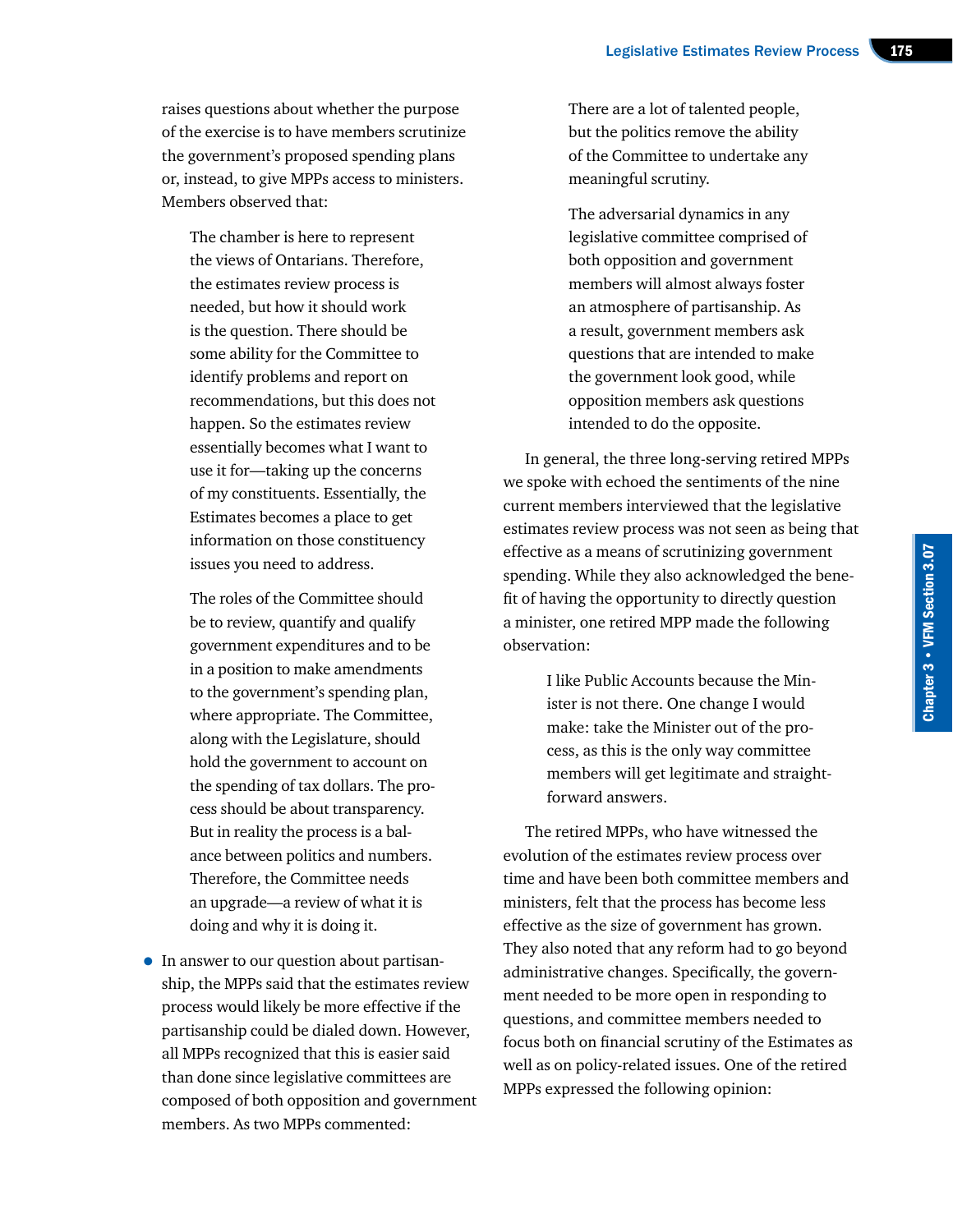The concentration of power without a counterbalance is the problem with government today—that is why you need the Standing Committee [on Estimates]. If you want to get accountability, it is important for the Committee to decide, where do we want to go with this issue and how do we get there.

# Detailed Observations

### THE WESTMINSTER SYSTEM OF **GOVERNMENT**

The ability of a legislature to influence a government's budget depends on the balance of power between the legislative and executive branches. Ontario follows the Westminster-style system, which emphasizes the executive's right to govern. Budgetary power is accordingly concentrated within the government, and the parliament as a whole has only minimal influence over it, especially in majority situations. Noting this, the International Monetary Fund (IMF) ranked the legislatures of Canada, Australia, the United Kingdom and New Zealand in a 2005 study as having the weakest budgetary oversight powers among major western countries, as shown in Figure 1.

The federal Gomery Royal Commission, which in 2004 launched an investigation into the socalled Sponsorship Scandal in the federal government, also touched on the issue of Parliament's ability to effectively oversee a government's spending plans, observing:

> Concerns about the effectiveness of Parliament in examining government programs and discharging its financial accountability role have been expressed for decades. Most recently, a 2003 committee report [Report of the Government Operations and Estimates Committee

#### Figure 1: International Monetary Fund Index of Legislative Budgetary Powers\*

Source of data: IMF (2005)



\* This figure measures the relative power of legislatures over national budgets on a scale of one to 10, with 10 representing significant power. The IMF considered whether legislatures: (a) approve an annual budget strategy; (b) have powers to amend draft budgets; (c) allot time for discussion of the annual budget; and (d) receive technical support for scrutinizing the budget.

> (Canada) entitled *Meaningful Scrutiny: Practical Improvements to the Estimates Process*] lamented that "committees continue to provide relatively cursory attention to the main spending estimates and explanatory reports," and MPs interviewed for a Commission research study confirmed this finding.

In contrast to Westminster-style democracies, the IMF ranked the legislatures of the United States and Sweden as having the strongest budgetary oversight powers. However, this power balance also has its disadvantages. In the United States, for example, budget debates can lead to paralyzing political gridlock, as when Congress threatened in 2011 to defeat the Administration-backed budget bill and effectively shut down the government unless certain of its demands were met.

### DEDICATED ESTIMATES COMMITTEE VERSUS POLICY-FIELD COMMITTEES

Ontario is the only Canadian jurisdiction that has established a dedicated Standing Committee on Estimates, as illustrated in Figure 2. All other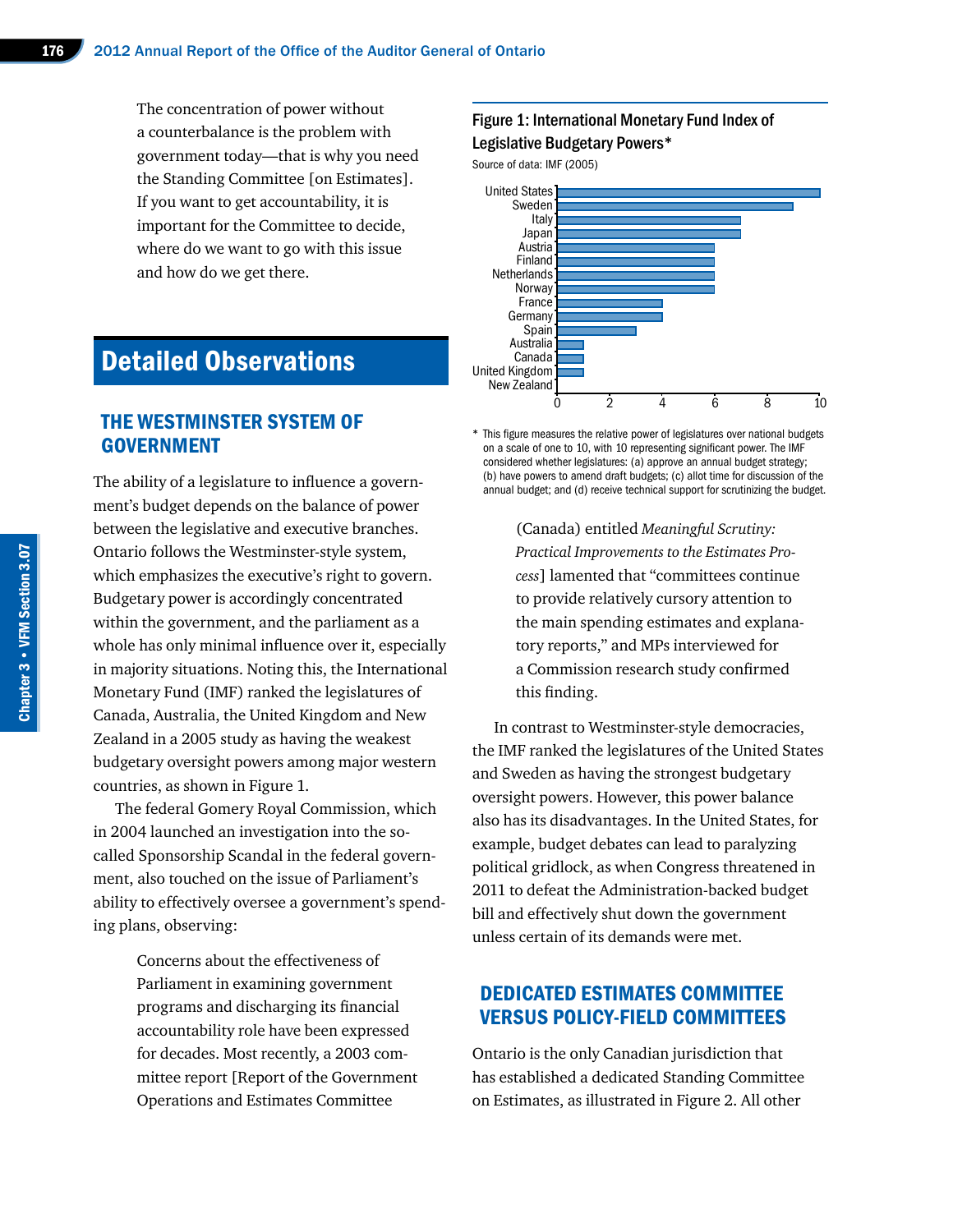#### Figure 2: Provincial Comparison—Estimates Review Time and Committee Type

Prepared by the Office of the Auditor General of Ontario

| <b>Province</b>             | <b>Time Given for Estimates Review</b> | <b>Committee Type</b>                                                                        |
|-----------------------------|----------------------------------------|----------------------------------------------------------------------------------------------|
| <b>British Columbia</b>     | 125 to 200 hours (on average)          | Committee of the Whole <sup>1</sup>                                                          |
| Alberta                     | 53 hours (minimum)                     | Policy-field committees <sup>2</sup>                                                         |
| Saskatchewan                | 75 hours (minimum)                     | Policy-field committees                                                                      |
| Manitoba                    | 100 hours (maximum)                    | Committee of the Whole <sup>1</sup>                                                          |
| Ontario                     | 90 hours (maximum)                     | <b>Standing Committee on Estimates</b>                                                       |
| Quebec                      | 200 hours (maximum)                    | Policy-field committees                                                                      |
| <b>New Brunswick</b>        | 80 hours (maximum)                     | Committee of the Whole <sup>1, 3</sup>                                                       |
| Nova Scotia                 | 80 hours (maximum)                     | Committee of the Whole <sup>1, 4</sup>                                                       |
| Newfoundland and Labrador   | 75 hours (maximum)                     | Policy-field committees                                                                      |
| <b>Prince Edward Island</b> | None specified                         | Committee of the Whole <sup>1, 5</sup>                                                       |
| Yukon                       | None specified                         | Committee of the Whole <sup>1, 5</sup>                                                       |
| Nunavut                     | None specified                         | Standing Committee on Oversight of Government<br>Operations and Public Accounts <sup>5</sup> |

1. This term is used to describe the Legislative Assembly, which, in essence, is a committee of all elected members.

2. Three hours for each department and two hours for the Executive Council.

3. The Legislative Assembly may refer Estimates to a dedicated Standing Committee on Estimates, but this occurs only rarely.

4. Forty hours for each of the Committee of the Whole on Supply and the Subcommittee on Supply.

5. Information for Prince Edward Island, Yukon and Nunavut was not readily available.

provinces have assigned this oversight role to their policy-field legislative committees or to a committee of the whole Legislature. Typical policy fields often comprise those ministries that share a common theme such as justice, and which cover, for example, such areas as police, correctional facilities, probation and parole.

One benefit of having a distinct estimates committee is that parliamentarians get dedicated time to review and debate the proposed spending of at least some ministries. On the other hand, the policy-field committee approach often allows members to gain more detailed knowledge about certain ministries and programs, making them better informed about both the issues and related program-expenditure trends. However, a drawback of the policy-field approach is that these committees are often also required to review draft legislation or perform other tasks. Only part of their time may be spent actually reviewing ministry estimates.

The estimates review in the major Westminsterstyle countries also tends to be done by policy-field committees rather than dedicated estimates committees, as illustrated in Figure 3. We noted from our research that, irrespective of the approach taken to review estimates, all jurisdictions indicated similar challenges in legislative scrutiny of their government's proposed spending plans.

Ontario's 90-hour maximum time allocation for estimates review is fairly consistent with that of the other provinces, as illustrated in Figure 2. However, our research found that, like Ontario, other Canadian jurisdictions do not use all of the allotted time. In Ontario, the Estimates Committee typically spends about 50 hours in hearings. MPPs told us there were several reasons why the full 90-hour allocation was not used:

- There are competing demands on members' time that include attending debates in the Legislature, conducting other committee work and addressing party-caucus and constituency issues.
- In recent years, the Estimates have not been tabled until mid-April, leaving limited time for committee meetings before the summer recess in mid-to-late June.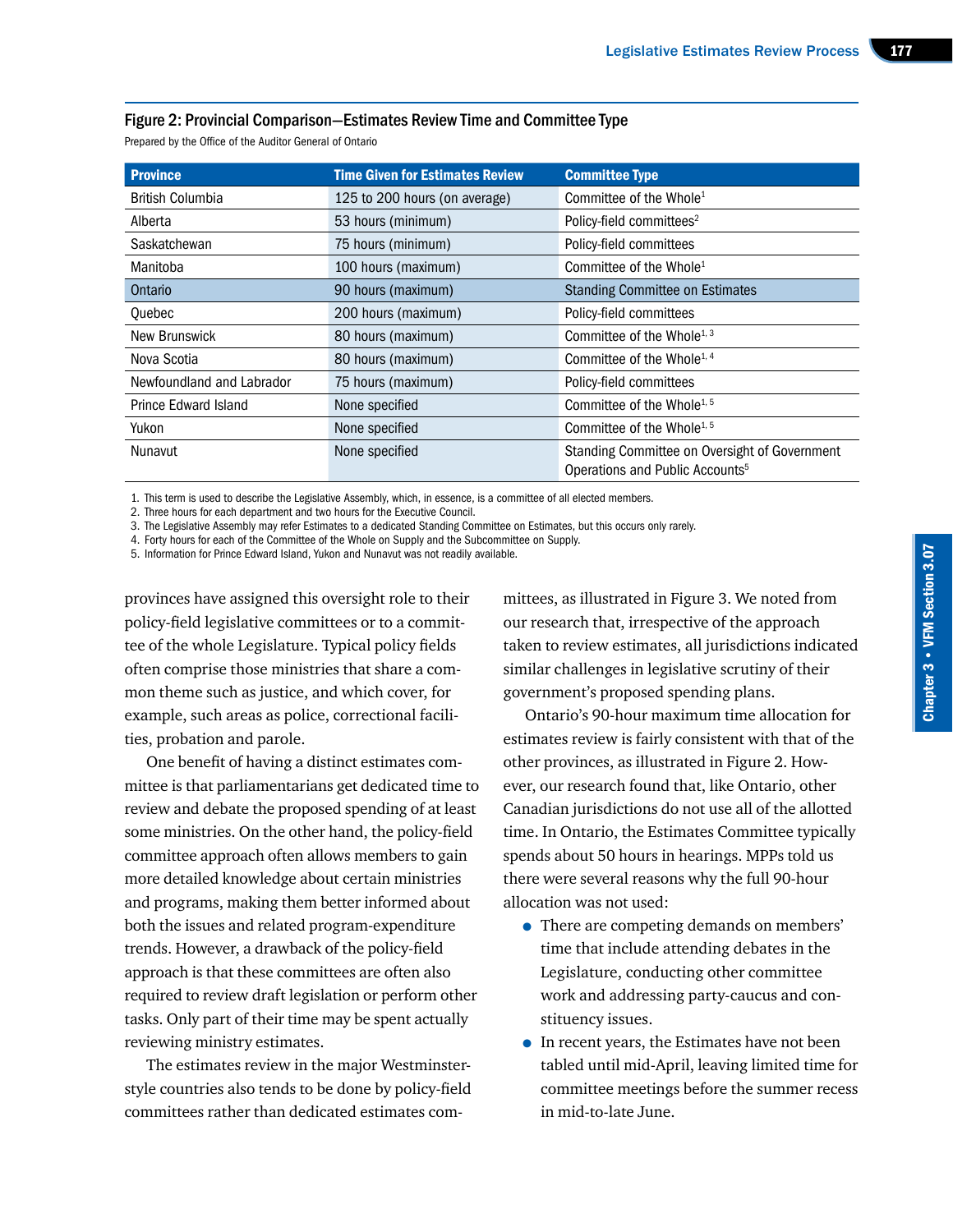| <b>Country</b> | <b>Time Given for Estimates Review</b>       | <b>Committee Type</b>   |
|----------------|----------------------------------------------|-------------------------|
| Canada         | Three months                                 | Policy-field committees |
| United Kingdom | 14 days (recently increased from eight days) | Policy-field committees |
| Australia      | Four days per committee                      | Policy-field committees |
| New Zealand    | Two months                                   | Policy-field committees |

#### Figure 3: National Comparison—Estimates Review Time and Committee Type

Prepared by the Office of the Auditor General of Ontario

• The Estimates Committee normally meets only when the Legislature is sitting and when its day's routine proceedings have been completed.

Given that devoting more time to estimates review is not an option for most committee members, any improvements must focus on making the best use of what time is available.

#### QUALITY OF BRIEFING INFORMATION

Ministries selected to appear before the Estimates Committee provide MPPs with supplementary material in the form of briefing books. Since many MPPs lack an accounting or financial background, it is essential that this material be easy to understand, identify major program changes and spending trends and, perhaps most importantly, be reasonably concise. Several MPPs commented that it takes several years sitting on the Estimates Committee before they are able to fully grasp the ministries' briefing materials. As one of the retired MPPs with whom we met stated:

> The way the material is presented is so important because it frames the issues. If presented well, it will allow both the experienced member and the average member to gain the necessary knowledge to understand the program and then to ask the right questions.

Legislature rules provide for some consistency in the preparation of briefing books, requiring that they include "information on growth rates, interim expenditures for the previous fiscal year,

and an explanation of the programs and funding by a particular item." The Treasury Board provides guidelines to help ministries comply with these requirements. Despite this, however, we found that the information in briefing books often did not clearly identify or discuss expenditure trends or address significant changes to programs beyond one year. As well, briefing books tend to focus on government initiatives but provide little quantifiable information on program results.

Interviews with MPPs led us to conclude that most MPPs did not spend much time reviewing the briefing books in advance of committee meetings because they did not find the information all that useful. Several MPPs advised us that they would like more performance and future-oriented information for programs with significant changes to spending or service delivery so as to better assess the impact of the proposed changes. We believe this suggestion has considerable merit. In particular, MPPs told us that information on program reductions is particularly relevant in this era of cutbacks and austerity.

As a recent Ontario ministry publication dealing with performance measurement at the municipal level put it:

> Government today is very complex, so it is important that elected officials and public servants inform taxpayers what governments plan to achieve, what it is actually accomplishing and what public services cost. With this information, taxpayers can make informed decisions about the level of services they desire. This notion of accountability is fundamental to our form of government.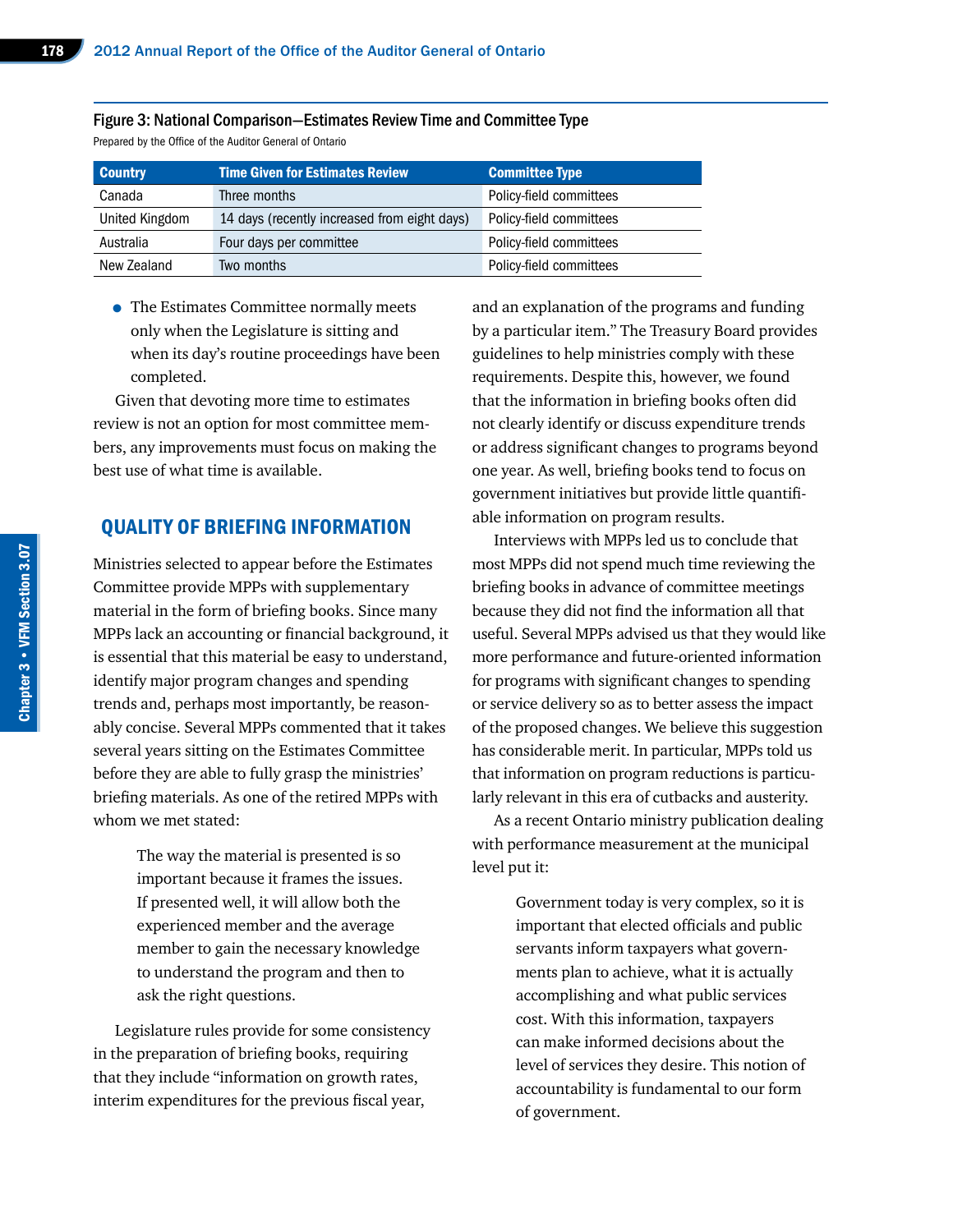### Program Performance Information

Clearly, MPPs need accurate, transparent and understandable information to help them assess whether government spending is meeting its stated objectives. In this regard, we believe Ontario's Standing Committee on Estimates would find briefing materials more useful if they contained:

- measurable targets for program objectives; and
- a comparison of actual performance with forecasts.

Many other jurisdictions have recognized this need since our last review in 1995. We reviewed a number of publicly available annual plans and performance reports published by departments and ministries in Alberta, British Columbia, Canada, Australia and the United Kingdom. Most jurisdictions reviewed provided more comprehensive planning reports that laid out strategy, activities and performance measures with stated targets. Subsequent annual performance reports explicitly compared actual performance with prior targets and discussed variances. The majority of jurisdictions reviewed also provided plans, expense projections and performance targets for three to four outlook years, as illustrated in Figure 4.

It is notable that the United Kingdom has recently reformed its performance reporting practices. As part of major reforms to the public service following the 2010 election, the government abolished the previous reporting regimen of centrally defined Public Service Agreements. In its place, a five-year strategy was developed, and departments annually develop business plans that set out proposed actions to implement the government's strategy. Subsequent performance reporting tracks these actions. Interestingly, targets are no longer formally set. Departments also report on several indicators that are meant to help monitor performance. The development of these indicators was still ongoing at the time of our review.

As the chair of the U.K. Public Accounts Committee recently said:

It is not good enough to dump data into the public domain. It must be analysed to be relevant, robust and fit for purpose.

The MPPs we interviewed who commented on this issue generally were of the opinion that they required "more relevant" rather than "more" information.

### Future-oriented Information

Although the Ontario budget provides projected future expense information, the Estimates Committee has a mandate to review only current-year spending plans. Consequently, ministry briefing books do not provide information or projections regarding the next few years.

A 2006 study by the Parliamentary Information and Research Service of Ottawa's Library of Parliament suggested that federal parliamentary policy-field committees reviewing estimates should expand their focus to include future spending plans. They argue that the government likely would be more receptive to recommendations that touched on future spending because criticism of the more detailed current-year plans could create a non-confidence issue. We believe this observation has some pragmatic merit; committee members would likely be more motivated to focus on spending and the level of services actually being provided if ministries and the government considered their input more seriously.

At the time of our 1995 review, only a few jurisdictions were providing future-oriented estimates information. Today, however, much more of this information is available, as illustrated in Figure 4.

The results of these initiatives have been mixed:

• On the positive side, the U.K. Hansard Society noted in 2006 that scrutiny of departmental annual reports has enabled committees to conduct more comprehensive analyses of government spending priorities both within and across departments.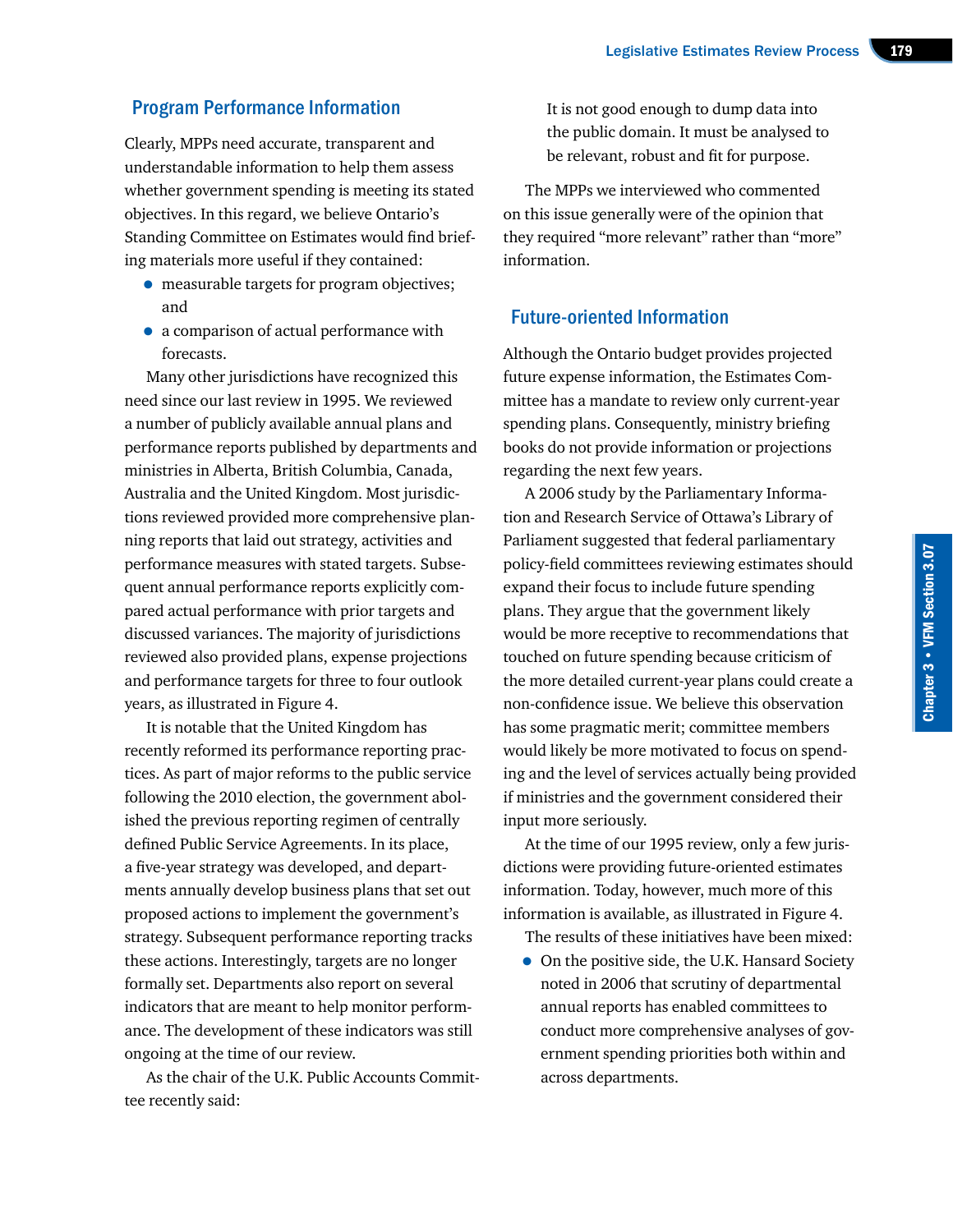#### Figure 4: Estimates Briefing Information: Other Jurisdictions

Prepared by the Office of the Auditor General of Ontario

| <b>Jurisdiction</b>     | <b>Program Performance and Future-oriented Information</b>                                                                                                                                                                                                                                                                                                                                                                                                                                                                                                                |
|-------------------------|---------------------------------------------------------------------------------------------------------------------------------------------------------------------------------------------------------------------------------------------------------------------------------------------------------------------------------------------------------------------------------------------------------------------------------------------------------------------------------------------------------------------------------------------------------------------------|
| <b>British Columbia</b> | • The government releases an annual strategic plan of priorities, objectives and expected results<br>over the next three years.<br>Annual departmental service plans provide three-year business plans consistent with the<br>٠<br>government's strategic plan and outline specific performance measures with targets for all<br>outlook years.<br>Annual departmental service plan reports compare prior year's actual performance against<br>٠<br>targets set in the previous service plan.                                                                             |
| Alberta                 | Ministries provide a three-year business plan with goals, priority initiatives and performance<br>measures with targets for all outlook years.<br>Annual ministry reports track key performance measures and discuss the prior year's<br>$\bullet$<br>performance against targets set in the prior year's business plan.                                                                                                                                                                                                                                                  |
| Canada                  | • An annual ministerial Report on Plans and Priorities outlines forecast spending and expected<br>results over three years, with stated performance indicators and overall targets.<br>• Departmental performance reports compare the prior year's actual performance against plan.<br>• In the fall, the targets in the ministerial Report on Plans and Priorities are compared to actual<br>departmental reports, which allow for feedback and adjustments before the next Estimates are<br>tabled in the spring.                                                       |
| Australia - Queensland  | Departmental Strategic Plans outline a department's agenda over the next four years.<br>$\bullet$<br>Departmental annual reports provide an account of the operational and financial performance<br>$\bullet$<br>as well as an assessment of performance against the Strategic Plan.                                                                                                                                                                                                                                                                                      |
| <b>United Kingdom</b>   | In November 2010, the coalition government directed all departments to develop five-year<br>$\bullet$<br>business plans that detail the department's strategy for implementing the government's core<br>priorities.<br>Departmental business plans are updated annually and describe plans and actions; in 2012,<br>٠<br>expenditures were forecast out to 2015.<br>Departmental annual reports detail the progress of actions outlined in the prior year's business<br>$\bullet$<br>plan and report on input and impact indicators that are used to monitor performance. |

- Several Canadian and U.K. studies have noted that the provision of future-oriented information has resulted in a more effective scrutiny process. But other studies also found that estimates documentation, including supplemental planning and performance reports, continues to be of poor quality.
- In 2002, the Alberta Financial Management Commission, an expert panel set up by the province to examine its financial and budgeting practices, noted that ministries tend to treat future years merely as mathematical exercises.

While some MPPs we interviewed supported the inclusion of future spending plans in estimates briefing materials, others opposed it. One argument against including future fiscal outlook data is that such scrutiny may not be meaningful since government plans may change significantly in subsequent budgets. On the other hand, as one member noted, suggestions on future spending plans might find some resonance with a minister or senior ministry officials even though any public acknowledgement of this is unlikely to be forthcoming. As one of the retired MPPs we spoke to put it: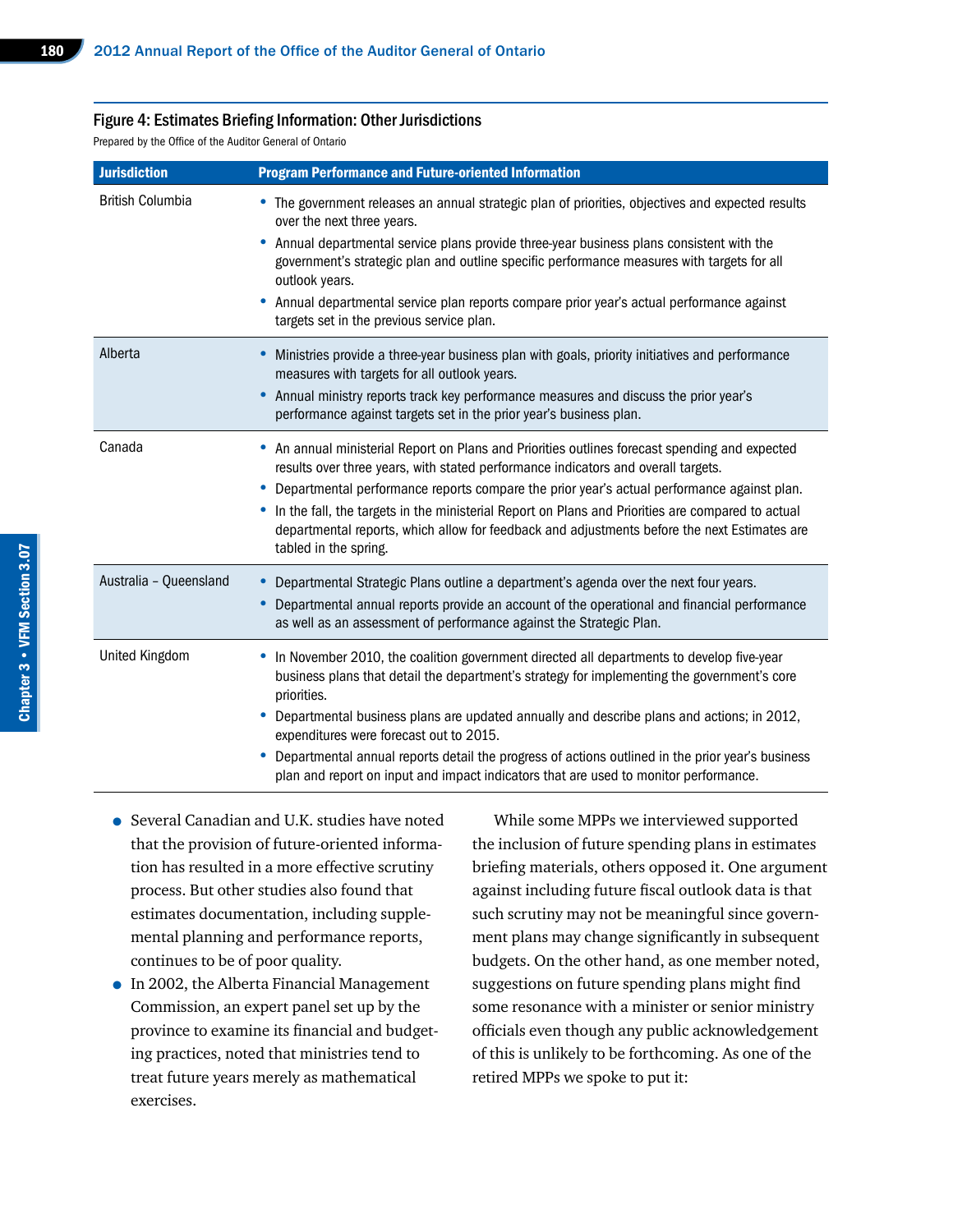If you are participating in estimates review as a Minister, it may not change things, but it is very useful for oversight because as Minister I may begin to rethink some of the program decisions based on the questions I am getting.

# NARROWING THE FOCUS FOR PART OF THE ESTIMATES REVIEW

Another way to enhance legislative spending control is to narrow the Estimates Committee's oversight focus by selecting only a few ministry programs for more detailed scrutiny. This idea was put forward by the Library of Parliament study referred to above. The premise behind this idea is that the Committee just does not have the time to conduct a detailed scrutiny of *all* programs administered by a large and complex government ministry.

However, adopting such a targeted strategy is not without risk, as important issues might well go unaddressed. It would also mean that the Committee's ultimate approval or rejection of ministry estimates as a whole would be based on a review of only a portion of its activities. Despite these concerns, several of the MPPs we interviewed said this approach might have some merit for part of the time allocated to a particular ministry's estimates.

In essence, this method would employ a twotrack approach. The first part of the review would be a general session with the minister in which committee members could ask questions about any ministry programs and activities, while the second would focus on specific programs. Selecting programs for review in more detail could be done in one of two ways:

- a subcommittee composed of one member from each party would choose from one to three programs; or
- each of the three parties would select a program on which to focus.

These choices would be made in advance so that the ministry briefing books could provide more detailed information about the programs selected.

This information could usefully include 10-year historical and future-year expenditure trends, data on service levels being provided, outcomes achieved and the fiscal impact of any recent policy changes and future expenditure trends on the expected level of service demand.

Several MPPs told us that it might not be necessary for the minister to be present during this portion of the estimates review. Some cited as an example the Standing Committee on Public Accounts, where only senior ministry and broaderpublic-sector officials are questioned. Those familiar with this committee said such an approach seemed to work well and tended to de-emphasize the partisan nature of committee hearings. This approach would focus the second track of estimates hearings on the fiscal and administrative delivery aspects of the program rather than on the merits of government policy, a matter best left for the minister's appearance.

Two MPPs who felt this two-track approach might warrant consideration said:

> I believe each of the parties should be asked what to focus on. This way, more indepth analysis on policy and expenditures will occur rather than have the estimates review be wide open. This would likely lead to a better understanding of government spending than is being obtained from the current estimates review process.

I'd like to see it. It is better to zero-in on specific areas of concern ….

One MPP who supported the two-track option did offer a caution, however:

> I am not in favour of limiting what can be reviewed with the minister or ministry staff during the estimates review process. What is currently open to scrutiny should be left open.

One of the retired MPPs noted:

There is no way the committee can effectively scrutinize the Estimates today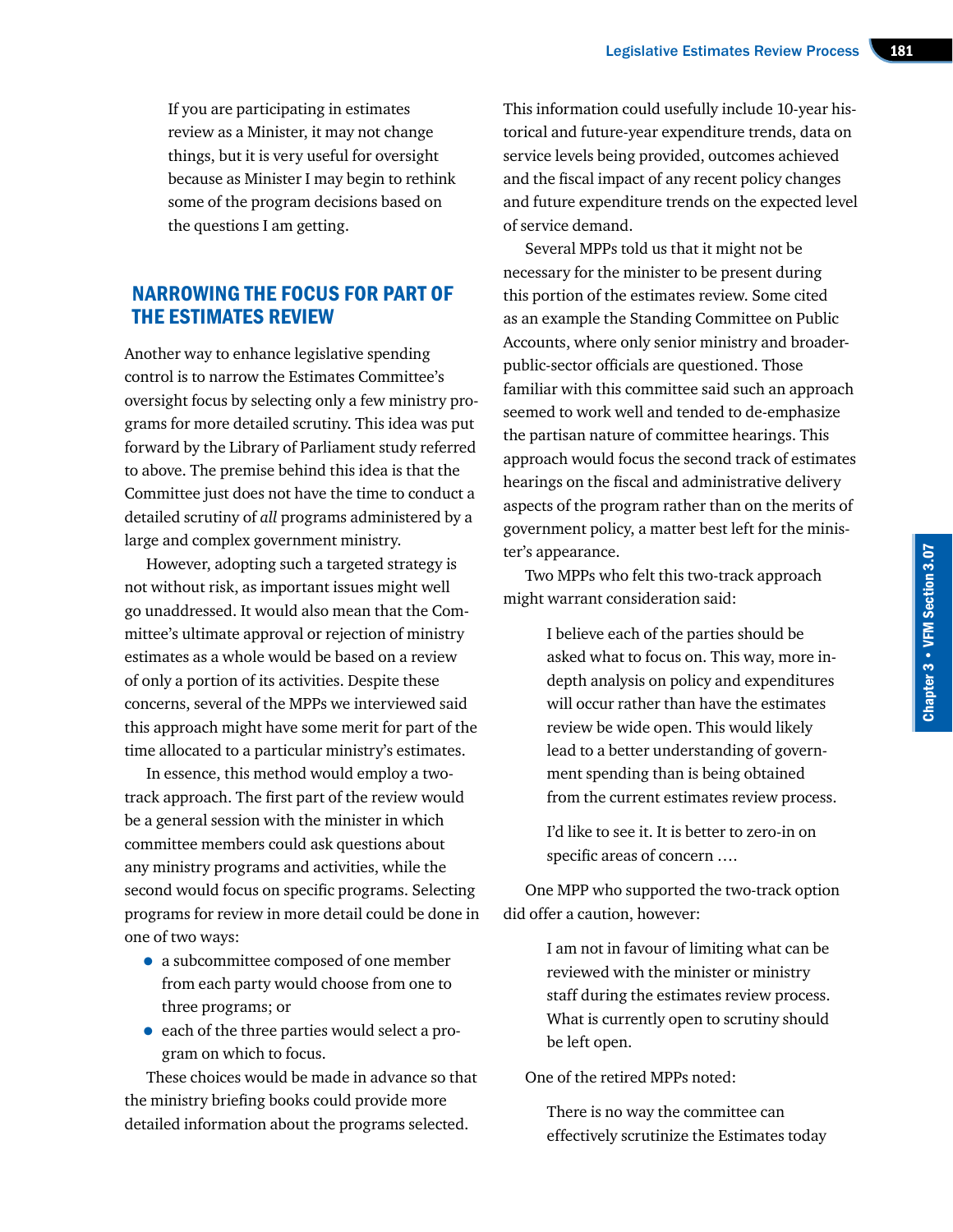because the programs are just too big and complex for committee members to understand and know what questions to ask. Having served as both a member of the committee and as a former Minister who was on the receiving end of questions, I am a big believer in narrowing the focus of the review.

### ADVANCE BRIEFINGS

Another option we raised with MPPs was the value of a 30-minute to one-hour in camera briefing prior to the public committee hearing to provide an overview of the selected ministry's estimates. For instance, this briefing could cover any major changes in program expenditures or service delivery levels, per capita cost comparisons with other provinces that had similar programs, or other issues such as the service and fiscal impact of recent policy changes. We suggested the briefing could be done either by the Legislature's research staff or by senior ministry officials—or possibly even by our Office, if we had done a recent audit in that program area. The Standing Committee on Public Accounts has effectively utilized such private in camera briefings in advance of the public hearing for most of the past decade.

The 2003 report of the federal Government Operations and Estimates Committee, entitled *Meaningful Scrutiny: Practical Improvements to the Estimates Process*, made a recommendation along these lines. It suggested that the committee could leverage the work of the Auditor General's office by obtaining its advice when reviewing the estimates of recently audited departments and agencies.

The majority of MPPs we spoke to felt an advance briefing would be useful. Among their comments:

> It would be very helpful to have a onehour briefing from a non-partisan official or even a ministry official that might explain why spending is up by 6% in one area and down 4% in another. Even a briefing from the Auditor General indicat

ing, "Here is what I noted …" would go a long way in helping members do their job … by pointing out trends, it would trigger questions we should be asking about what is happening and, more importantly, why is this happening.

If someone can brief us in a non-partisan way, then yes this would be a great idea … We need non-partisan and factual briefings. Perhaps the deputy minister or assistant deputy minister can give the briefing.

Yes. This would be great. Currently, too much time and emphasis is spent on the minister's response. If the Auditor General gave a briefing, maybe this would not be in the best interest for him, but it would be better for the committee, given his independence.

#### SPECIALIZED SUPPORT

Ministries spend billions of dollars across dozens of individual programs and activities each year. However, while the Legislature's Public Accounts Committee, for example, has a dedicated legislative research officer available to assist committee members, the Estimates Committee does not. Without such support, and considering the time demands on MPPs, it is more difficult for members to fully understand a ministry's estimates or obtain answers to fundamental questions such as: "Is public money being spent effectively? Are desired outcomes being achieved? Should government spending priorities be revised in light of new events or circumstances?"

It is equally difficult to identify those areas where proposed spending may not be appropriate relative to the level of service being delivered, or where significant variances in spending over time warrant additional scrutiny.

Our research indicated that most legislatures in Westminster-style parliamentary democracies have minimal, if any, dedicated research support. By contrast, the U.S. Congressional Budget Office has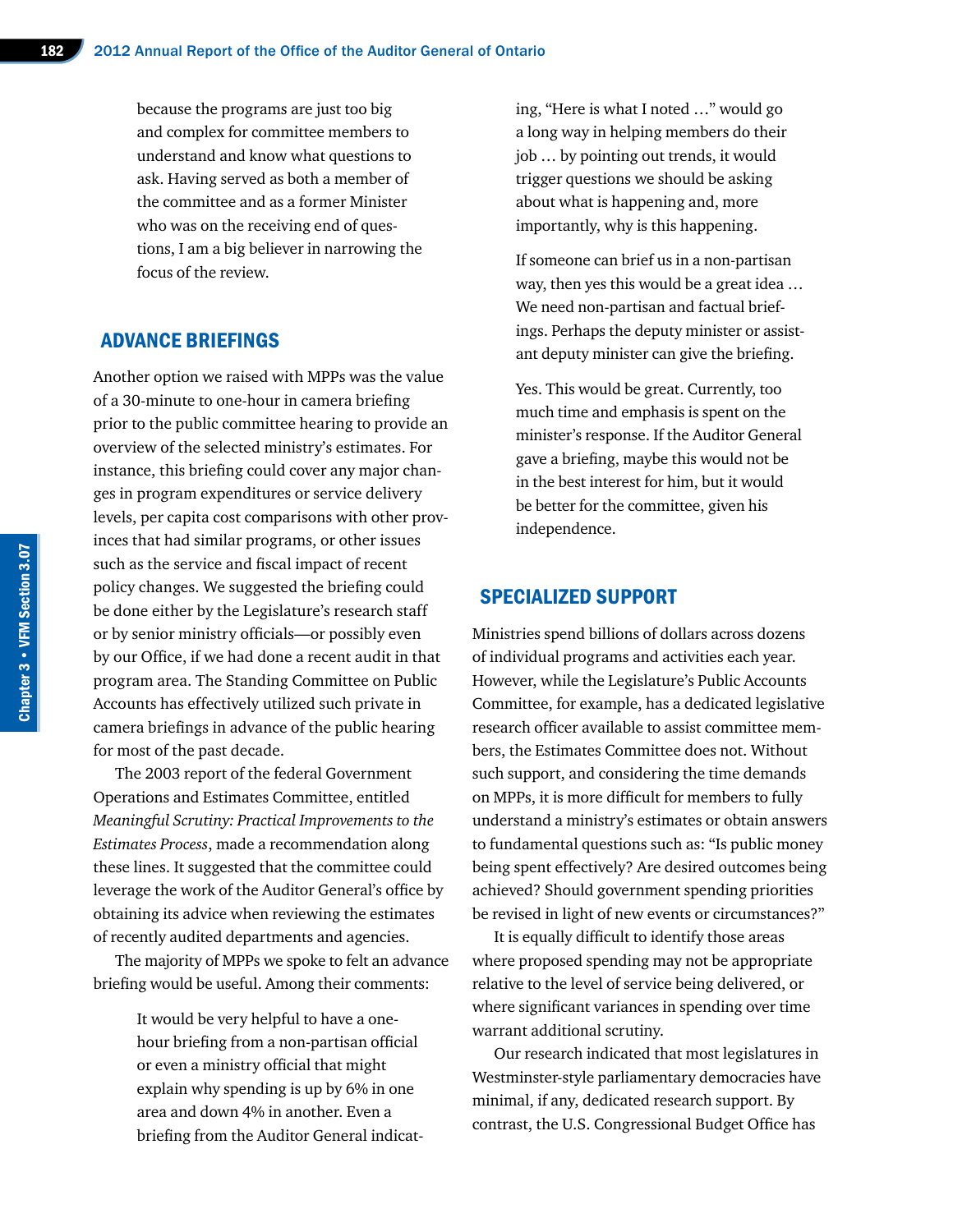Chapter 3 • VFM Section 3.07

Chapter 3 • VFM Section 3.07

a large research arm of accountants and economists available to help legislators analyze and assess the government's proposed budget.

The MPPs we spoke to generally agree that having research assistance would help them better understand the estimates briefing materials. In fact, the federal governments of Canada, the United Kingdom and Northern Ireland, Scotland and Wales have moved to address this need in recent years, as illustrated in Figure 5.

In its 2006 report, entitled *The Fiscal Maze*, the U.K. Hansard Society pointed to the success of the United Kingdom's House of Commons Scrutiny Unit, established to provide specialized support for select parliamentary committees, as evidence that offering resources and research can contribute to more effective financial review. The society advocated expanding the unit's role to provide comprehensive support for all committees.

# Three Things To Consider

We offer the following ideas for consideration.

1. **A short in camera estimates briefing for members in advance of formal committee sessions for each selected ministry.** 

#### Figure 5: Specialized Support: Other Jurisdictions

Prepared by the Office of the Auditor General of Ontario

The briefing would cover such areas as any significant changes in program expenditures where relevant, expenditure trends over time and expenditures relative to other provinces, given that most provinces deliver similar services to their citizens. It could be conducted by legislative research staff, by senior ministry officials or perhaps even by our Office.

2. **Requesting that ministry briefing books combine information on spending plans with past and current performance reporting to provide a better basis for legislators to assess what results are being achieved for proposed expenditures.**

Specifically, the briefing materials would provide historical trend information over a five- to 10-year period and include program and service delivery indicators as well as future-oriented outlook data, at least for the most significant ministry programs. However, this should not result in any significant increase in page count, and the readability and understandability of briefing materials should be a priority.

3. **Selection of a few specific ministry programs for more in-depth review by the committee, perhaps with only senior ministry officials in attendance.**

| <b>Jurisdiction</b>                     | <b>Specialized Support Available</b>                                                                                                                                                                                                                                           |
|-----------------------------------------|--------------------------------------------------------------------------------------------------------------------------------------------------------------------------------------------------------------------------------------------------------------------------------|
| Canada                                  | The Library of Parliament's Parliamentary Information and Research Service provides research support.<br>In the past, it has hired analysts to provide additional support to committees doing estimates work.<br>Such support includes:                                        |
|                                         | • briefings on the Estimates and the estimates process;                                                                                                                                                                                                                        |
|                                         | • background research on programs and activities; and                                                                                                                                                                                                                          |
|                                         | analysis of plans and briefing notes to help Committee members prepare for meetings and pose<br>appropriate questions.                                                                                                                                                         |
|                                         | The Parliamentary Budget Office also produces additional reports that can be used by committees.                                                                                                                                                                               |
| United Kingdom                          | Recent reforms include the formation of a Scrutiny Unit that has a staff of 15, including economists,<br>lawyers and accountants. The unit provides select committees with financial and legislative expertise,<br>identifies areas of interest and suggests lines of inquiry. |
| Northern Ireland,<br>Wales and Scotland | Specialist researchers within the research unit of the governing body are available to provide guidance<br>on financial and technical matters.                                                                                                                                 |